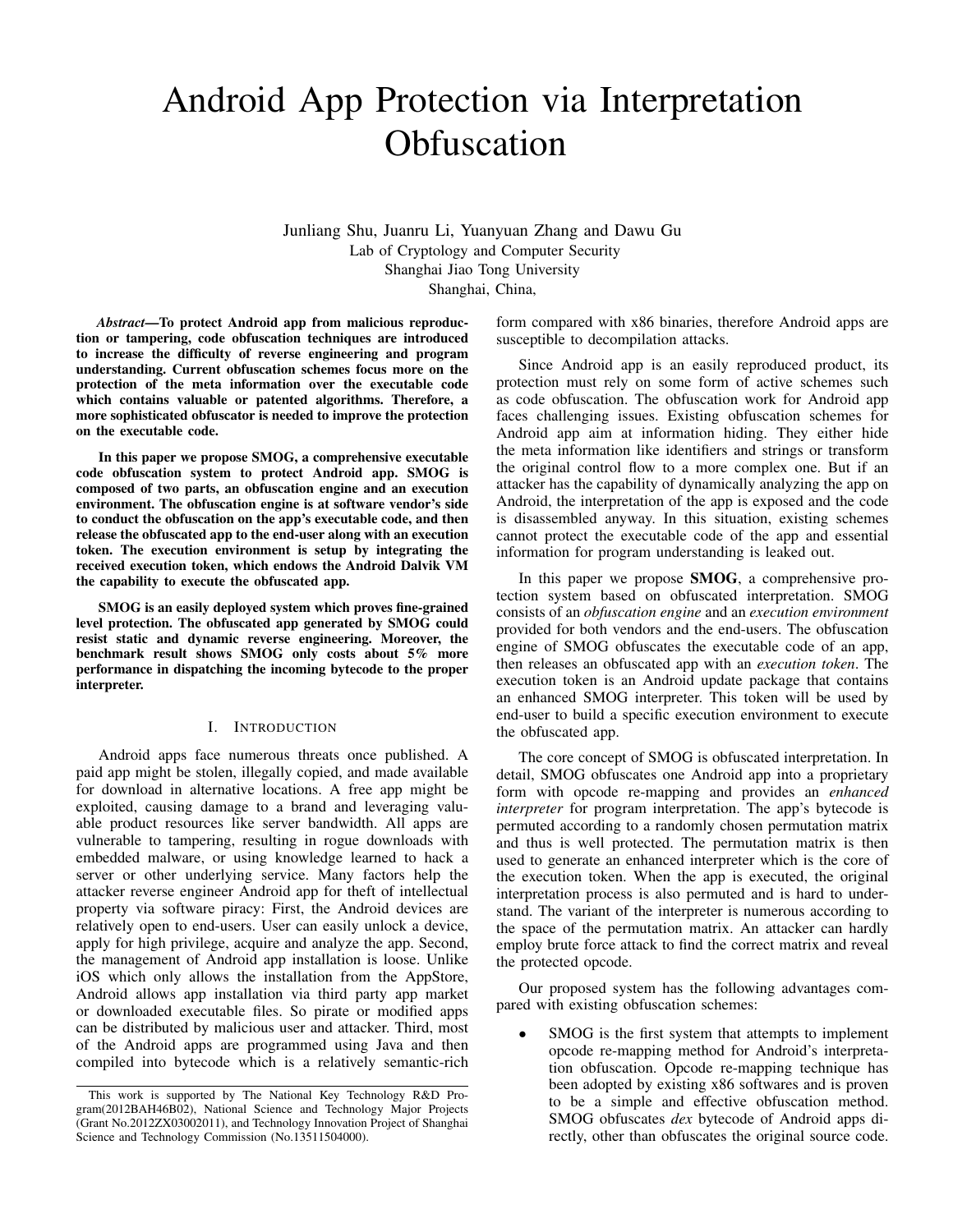- SMOG aims at comprehensive protection of Android apps. Current Android obfuscation schemes are mainly designed for resisting static analysis but leaving out the bytecode semantics. SMOG could resist not only static analysis but also dynamic analysis because the obfuscated bytecode cannot be interpreted by normal interpreter. Without the knowledge of the opcode permutation, the execution process is obfuscated and makes attacker hard to employ dynamic analysis and extract information.
- The obfuscation technique of SMOG is efficient and stable based on the observation of how Dalvik VM works[1][2]. SMOG provides an independent execution environment for efficiently executing obfuscated apps. Its enhanced interpreter replaces the Dalvik VM's interpreter to support permutation based obfuscated interpretation. This design simplifies the generation of the obfuscated app and the interpreter, and only incurs reasonable overhead. What's more, while many obfuscation tools need first transfers the *dex* file into intermediate code format to obfuscate it, our permutation based obfuscation directly operates on the Dalvik bytecode and reduces potential bug and compatibility problem.

# II. THE SMOG OBFUSCATION SYSTEM



Fig. 1. SMOG Architecture

# *A. SMOG Overview*

As depicted in Figure 1, the SMOG system is proposed as a software protection framework within which an *obfuscation engine* and an *execution environment* are provided for both software vendors and the end-users. We first focus on the high level description of SMOG's architecture and how the environments are used by apps. Then, the obfuscation mechanism is discussed in more details.

#### *B. Obfuscation Engine*

The obfuscation engine consists of two modules, an *apk obfuscator* and a *token generator*. The apk obfuscator is one of the core modules in SMOG which transforms an existing normal app into an obfuscated file through a specific *permutation handler*. The obfuscated engine receives a source program in the form of an *apk* file. Then the *apk* file is unpacked and the *dex* part is obfuscated according to the chosen matrix by the permutation handler. However, the other resource files, such as XML and image files, will remain unmodified in general. After obfuscation, the engine will re-pack and re-sign the files into an obfuscated *apk* file.

The obfuscation engine contains two major modules, an apk obfuscator and a token generator. As the kernel of SMOG, the function of the obfuscation engine is to handle source apps to provide the resistance to static analysis and generate an execution token which helps end-users to build an execution environment for obfuscated apps.



Fig. 2. Overviews of the Apk Obfuscator module

*1) Apk Obfuscation:* The task of apk obfuscator is to obfuscate source app. The process is shown in Figure 2. The first step is to choose the obfuscation target *apk* file. An *apk* file contains an *dex* file and resource files such as XML, images, etc. Because the resource parts do not carry vital program logic, so they are not to be obfuscated by SMOG. Vendors however could encrypt these parts in app's code.

The *dex parser* is one of the core components of the apk obfuscator, it is designed to parse and retrieve the necessary information from the *dex* file. While an Android app is released, the *class* files are converted into a single *dex* file. That means all the instructions of an Android app can be found in its *dex* file. The *dex* file represents the core part of a program, so the main function of dex parser is to retrieve the instructions(Dalvik bytecode) in the *dex* file, and forward them to the permutation handler.

The *permutation handler* is the calculation unit of the apk obfuscator. Each Dalvik instruction has two parts: *opcode* and *operands*. The opcode part specifies the operation to be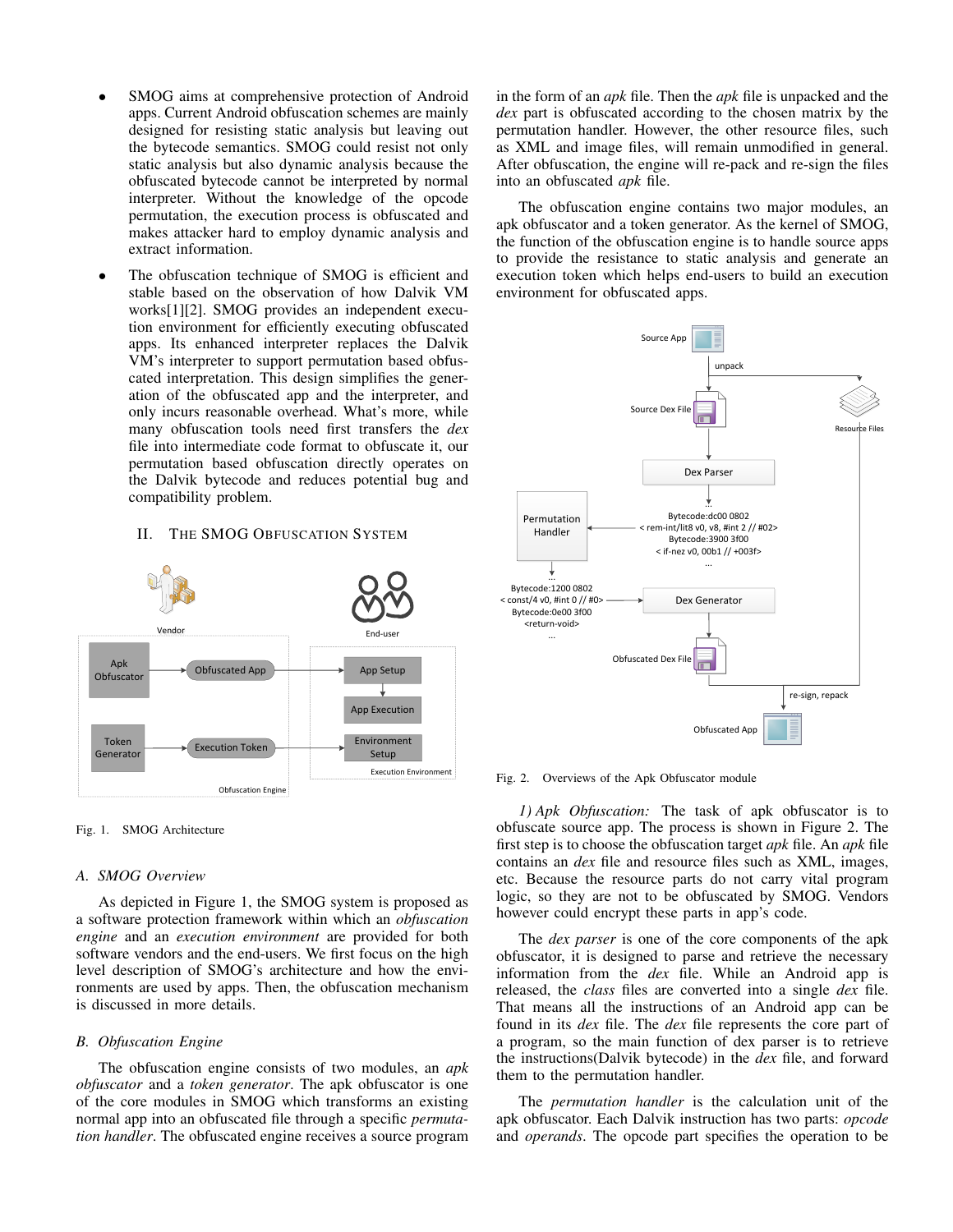performed. For each instruction delivered from the dex parser, the permutation handler permutes it by calculation through a permutation matrix. A permutation matrix is an  $n \times 2$  matrix on Dalvik opcode set *I*, where n refers to total types of Dalvik opcodes. Each matrix decides a permutation on *I*. It helps to build a bijection (bijective mapping) from Dalvik opcode collection to itself. Calculated through the permutation matrix, each opcode is permuted into another one.

A *permutation matrix* is essentially a rearrangement of the Dalvik opcode collection. The number of the available permutation matrices is determined by the number of Dalvik VM opcode collection n. For instance, in Android 4.1.1, Dalvik's ISA contains about 300 different opcodes, so the number of alternative permutation matrices is more than 300!. Therefore, the complexity of guessing the matrix is n!, and the complexity on reversing obfuscated *dex* file is also n!.



Fig. 3. An example on a bytecode permutation

Figure 3 gives an example of the bytecode permutation process. The Bytecode 1301 3000 which represents the instruction

const/16 v1,\#int 48 // \#30

turns into another bytecode 2301 3000 after the permutation, which represents instruction of

```
new-array v1, v0 [F // type@0003
```
and the combination of permuted opcodes cannot be interpreted by normal interpreter of original Dalvik VM but the interpreter released by SMOG. Therefore, when an attacker attempts to reverse the obfuscated *dex* file, she could only acquire the permuted *dex* file without any semantic information.

The *dex generator* will be invoked to create the new *dex* file after the permutation is finished. Additional information is appended to the *dex* file to help execute the code, which includes, 1) some specific information to identify if the app is obfuscated, and 2)a checksum value, calculated from the permutation matrix, which helps assign different *dex* files to corresponding interpreters.

After the parsing, permutation and generation on the *dex* file, the obfuscation engine re-signs and re-packs the *dex* file along with other unmodified resource files, and then releases the obfuscated app.

*2) Execution Token:* The *execution token* is released by SMOG for target device of the end-user to update the execution environment, and uniquely matches the obfuscated apps. An execution token contains a signed enhanced interpreter and system patches for adding execution policies of the obfuscated app. The mission of the execution token is to install an enhanced interpreter to the target Android Dalvik VM to execute the obfuscated apps. Along with this *apk* file, an execution token is distributed to the end-user to setup an execution environment to ensure the code can only be executed on the target device. After the execution token is installed on the target Android device, end-user could enable the execution environment for the obfuscated app.

The core concept of SMOG is interpretation obfuscation. Instead of downloading and executing a normal app, the SMOG system would allow software vendors pre-process its *dex* file to generate an obfuscated *apk* file to tackle malicious reverse engineering attempts. A normal Dalvik VM cannot comprehend this obfuscated *apk* file. Therefore, the execution token together with the obfuscated app decide the unique execution environment for an end-user.

The core part of the token is the enhanced SMOG interpreter that conducts the mapping from the permutated instructions to the original ones. It is designed to execute obfuscated apps. Therefore, the instructions of obfuscated apps that have been shuffled by the permutation matrix are capable of running by the interpreter. The enhanced interpreter provides a mapping implementation of each Dalvik VM opcode according to the specific permutation we did on instructions. As introduced in section2.1, Dalvik VM uses a single function with many handlers to interpret different opcodes. It would be easier to inverse permutation using the implementation in Figure 4(left), using a reversed permutation matrix before each instruction has been dispatched to their handler. So, the obfuscated instruction flow will revert back to the original flow. However, this method is likely to reveal the token by the reverse engineering means. Therefore, an improved implementation is proposed as in Figure 4(right). Instead of explicitly adding the matrix into the interpreter, we implement the process of the interpretation by redefining the opcode handlers. The content of each opcode handler has been changed according to the permutation matrix. In this case, the attacker have to investigate the whole decompiled code to find out the corresponding opcode, which requires a thorough comprehension of Dalvik VM interpreter and skillful reverse engineering techniques. This to some extent ensures the security of the permutation matrix.

In an typical Android app setup procedure, there are three tasks: installation, optimization, and pre-verification, as depicted in Figure 5. On a normal Dalvik VM, an optimization procedure on the dex file is carried out right after the apps installation. That might cause the obfuscated app unable to be executed. Therefore, to support our obfuscated apps and interpreter to work on an Android device, the original app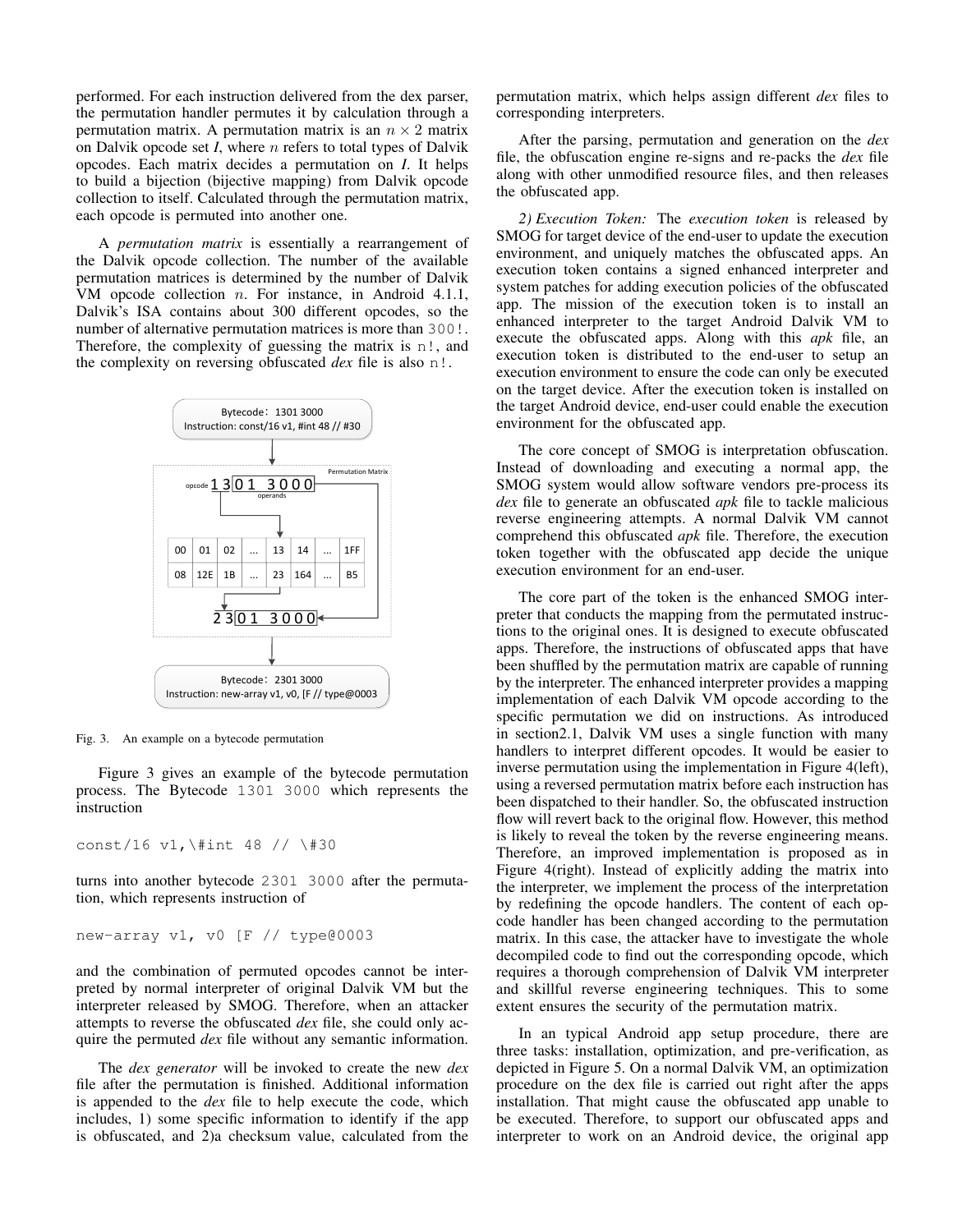

Fig. 4. Two Implementations on the Enhanced SMOG Interpreter



Fig. 5. Overview of the Execution Environment

installation process is to be modified. We patched the normal dex optimization function to work with the obfuscation process. As elaborated in previous sections, the dex generator adds some specific marks and checksum to the dex file. To use these extra information, we make some changes to the Android pre-verification process. Then, the execution environment will choose the proper interpreter, say the SMOG interpreter, to run the obfuscated apps.

The *token generator* is utilized to generate the enhanced SMOG interpreter and modified system source code,then compile them into the final execution token. This execution token will help the end-user setup a correct execution environment to

run the obfuscated apps. In this process, the enhanced SMOG interpreter and modified system source code will be compiled into a Dalvik VM core lib file named *libdvm.so*. The *so* file is compiled from Android native code, reverse engineering towards such file is quite hard and that increase the security of permutation matrix. At last, *libdvm.so* will be packaged into execution token with some other verification information.

#### *C. App execution*

App execution is conducted by the enhanced interpreter of specific execution environment, referring to Figure 5. Though an obfuscated *dex* file has a specific instruction structure which can not be comprehended by normal interpreter, the enhanced interpreter which has already permuted the opcode interpreting function can guarantee the correctness of executing the app. Given bytecode set *C*, permutation *f*, inverse permutation *f'*, the matrix *M* and the enhanced interpreter  $EI_M$ , there exists

$$
F'(F(C,M), EI_M) = C
$$

So, the obfuscated bytecode will be interpreted as meaningful instructions under obfuscated interpretation.

The enhanced interpreter to support obfuscated interpretation is based on the original portable interpreter. In Dalvik VM the fast and the portable interpreter can be switched dynamically. SMOG takes advantage of this mechanism. SMOG only modifies the portable interpreter of the Dalvik VM. When the obfuscated code is to be executed, the modified Dalvik VM first identifies which part of code is to be executed, and switches to the enhanced interpreter responsible for interpreting the obfuscated code.

The environment setup is a quite simple process. While end-user get execution token through vendors, she is able to use this token to patch her system automatically. After that, the files in the token will replace the same files in the target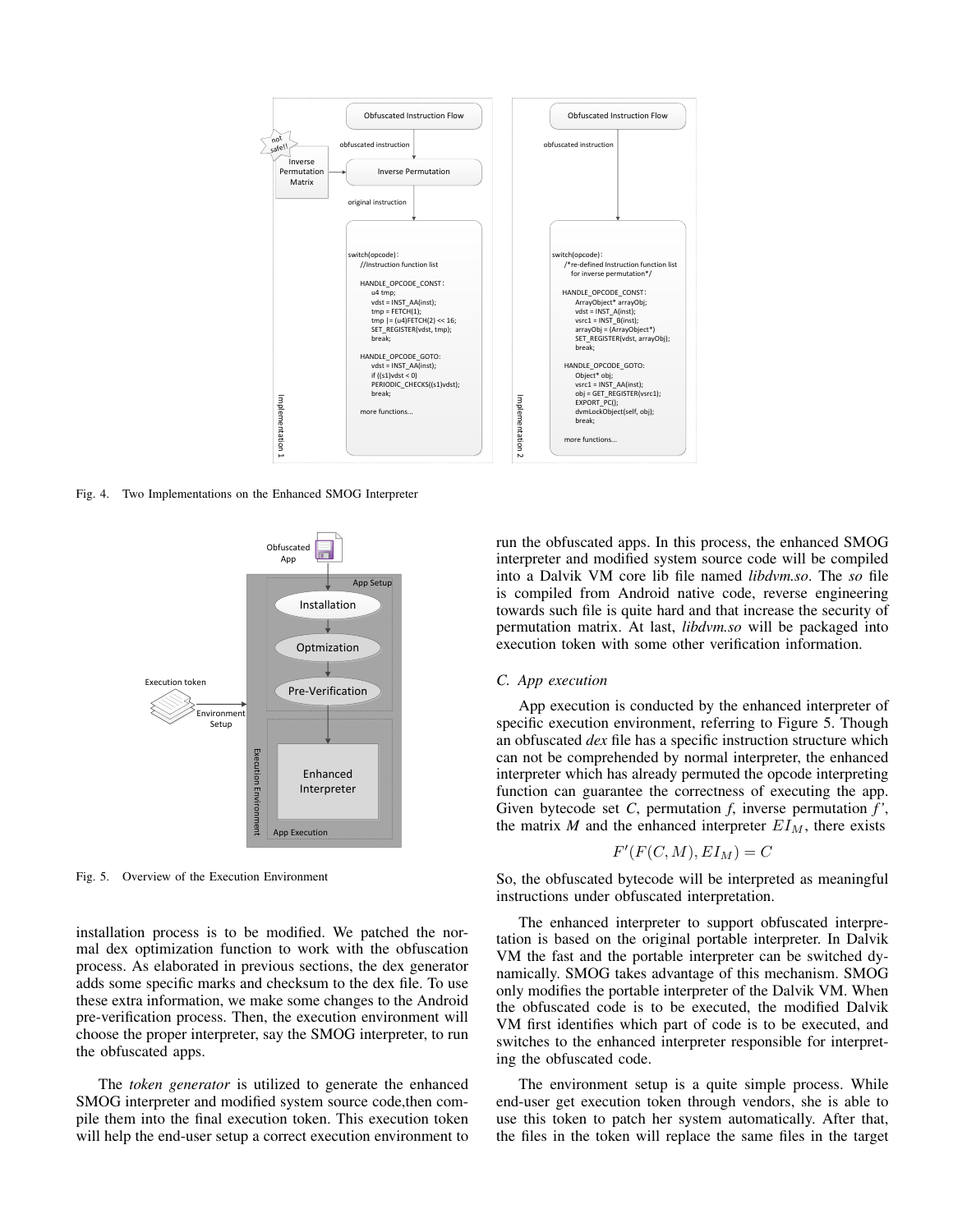Android system. Then the setup process is completed. New system not only inherits all the functions of original system, but also has the ability to execution obfuscated apps.

# III. EVALUATION

In the following, we provide an analysis of security and overhead of SMOG.

### *A. Security Analysis*

Our design contains following security considerations: 1) The obfuscation scheme can resist not only static disassembling but also dynamic reverse engineering. 2) The malicious leakage of obfuscation details hardly affects our scheme's security.

*1) Resistance to Reverse Engineering:* Static reverse engineering is unavailable to analyze our obfuscated apps because the semantic information is hidden by the permutation. If an adversary wants to perform instruction level analysis, and further to reconstruct the structure of original app and allows it to be executed on other devices, she must understand the permutation first and then reconstruct a *dex* file, which is a manual reverse engineering work and very time-consuming. We use the state-of-the-art reverse engineering tool IDA pro[3] to evaluate the strength of SMOG resisting to static disassembly. While IDA Pro is able to disassemble the original app's bytecode, the result for the obfuscated version shows that the disassembler fails to work. The obfuscated app can resist static analysis effectively because SMOG permutes the bytecode. We further use disassembler(including dexdump, baksmali[4], Dedexer[5], Androguard[6]) and decompiler(including jad[7], jd-gui[8] and ded[9]) to test our obfuscated app. None of these tools can deal with the obfuscated app correctly. The result shows that SMOG makes the standalone static analysis impossible.

To employ dynamic analysis based reverse engineering and deduce the permutation matrix from the interpretation the attacker must overcome two obstacles: First, it is difficult to dynamically analyze the execution environment. The enhanced interpreter is integrated into Android's core runtime – Dalvik VM and is protected with the benefit of device's protection mechanism. Debugging or tampering it is forbidden. Second, even the interpreter is acquired and dynamically analyzed, the reverse engineering of a permuted interpreter is much harder than that of an app. We do not expect our system is perfect secure against advanced analysis, but the discussed defending strategy can thwart most reverse engineering attempts.

*2) Resistance to Re-distribution:* SMOG generates different interpreters for different devices. Malicious user who wants to re-distribute the app must transplant the execution environment as well. The execution token is dependent on the device's IMEI and pirate execution token can not be installed arbitrarily. Another way is via recovering the secret permutation and then de-obfuscating the app. A brute force searching is obviously unrealistic for the permutation matrix is random chosen by vendor and is kept secret to end-users. But to reverse engineer the execution environment and find the permutation involves first identifying more than 300 functions corresponding to each opcode of the Dalvik VM and then rebuild the permutation. One interpreter contains about 16000 lines of assembly code(ARM) and to the best of our knowledge, there's no automatic reverse engineering techniques for this function identification and permutation recovery process. Thus the manual work is time-consuming. And even the interpreter is understood and the permutation is found, attacker could only break one app's protection among 300! possible permutations. Vendor could change the permutation for another app to defeat the leakage threat.

*3) Tamper Proofing:* An importance aspect of protection is tamper proofing of the execution environment. SMOG takes advantage of Android's system integrity protection mechanism to prove it. First, the execution token is signed. If the attacker modifies the token, it can't be installed due to the failure of the integrity verification. Second, the enhanced interpreter is a privileged system component integrated to the Dalvik VM. It is protected by system's privilege isolation mechanism, therefore the runtime security is kept.

# *B. Performance*

While having the ability to prevent program from being reversed by both static and dynamic analysis technology, any such system would be impractical if the approach induced high overhead. We use suite *0xbenchmark*[10] to test the performance overhead introduced by SMOG. The evaluations are carried out on two both emulator and real mobile device. We use an Android 4.1.1 emulator running on a PC of 2G RAM and a 64-bit Ubuntu (10.04). The emulator was allocated 256MB of memory and 1GB SD card. The authentic mobile device is a Nexus 7 tablet running Android 4.1.2. It has a 1.3GHz Tegra3 CPU and 1GB RAM.

In the evaluation, we carefully monitor various aspects of performance. The computing ability, including *MFlops/s*, *composite*, *fast Fourier transform*, *Jacobi Successive Overrelaxation*, *Monte Carlo integration*, *sparse matrix multiply*, *dense LU matrix factorization* are tested. The garbage collection test is to evaluate the overhead of the VM. And we run *Sun Spider* to test JavaScript performance.

The benchmark suite is conducted to evaluate the executive overhead in three different scenarios.

- Scenario 1: an original *0xbenchmark* is running on an normal Android system with fast interpreter as the performance base.
- Scenario 2: an original *0xbenchmark* is running on an normal Android system with portable interpreter as the performance base.
- Scenario 3: an original *0xbenchmark* is running on an SMOG execution environment.
- Scenario 4: an SMOG obfuscated *0xbenchmark* is running on an SMOG execution environment.

Figure 6(a) is the benckmark result on Nexus 7 tablet, and Figure 6(b) shows the observed value on the official emulator in Android SDK. The performance value of Scenario 1 and Scenario 2 is chosen as the base value for comparison. As we can see in Figure 6(b), there is no significant performance loss on the emulator. In contrast, Figure 6(a) suffers greater performance loss due to the performance advantages of fast